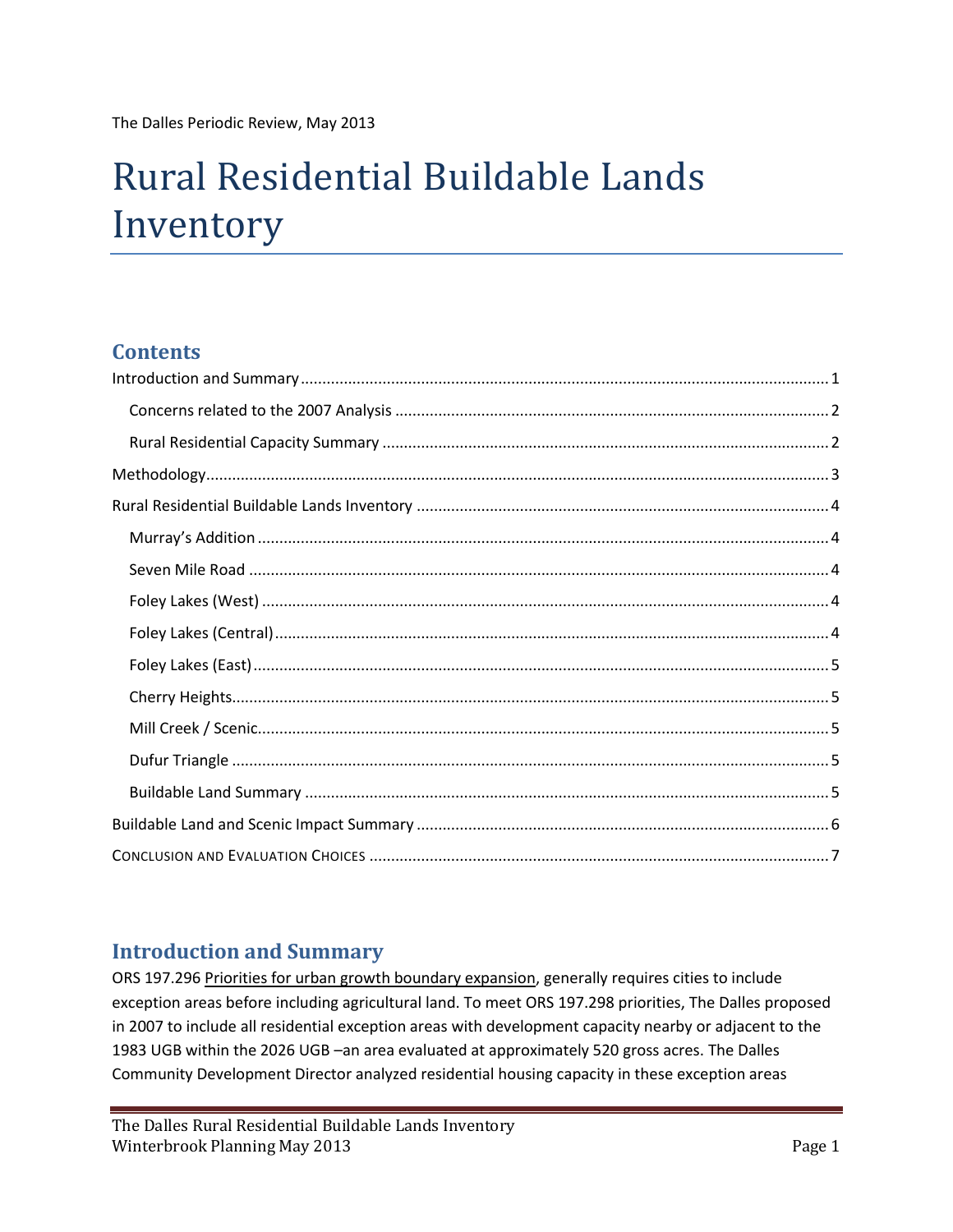(*Findings for Exception Areas and Adjacent Properties*, The Dalles, June 2007), and determined they had the capacity to provide an additional 323 residential dwelling units – the equivalent of about 58 acres of buildable residential land at urban densities.

# <span id="page-1-0"></span>**Concerns related to the 2007 Analysis**

The City's exception area capacity evaluation (2007), while probably realistic, contained several methodological concerns related to 2013 periodic review work, and was necessarily uninformed by studies performed after 2007. These concerns are summarized below:

- Created prior to evaluation of natural and scenic areas (2011) in the study area;
- Was not performed with GIS;
- May have missed some land in farm use that is under rural residential zoning;
- Included some small adjacent parcels that were zoned for agriculture (so not actually exception areas);
- Some of the exception area acreage was considered to be future commercial in 2007, rather than residential; and
- Did not have a clear or replicable methodology.

This document resolves these concerns, by providing a GIS analysis of each rural residential area, considering natural constraints, existing development, and scenic impacts. This document also provides a replicable methodology in the Methodology section.

However, this document does not evaluate potential reductions in buildable land supply due to the likely presence of significant cultural resource sites. The Dalles Cultural Resources Management Plan (CRMP) calls for the protection of significant cultural resources that (a) have been identified in the Cultural Resources Reconnaissance Survey for the UGB Expansion Area (Willamette CRA, 2013) or (b) may be identified as a result of future systematic cultural resource surveys and reports required by the CRMP.

# <span id="page-1-1"></span>**Rural Residential Capacity Summary**

As shown on Table 1 below, the total area of rural residential analysis is larger than the 2007 evaluation, by about 100 acres – this reflects increased evaluation of Seven Mile Road (initially removed in the 2007 analysis due to predominance of steep slope and the 7 Mile Creek riparian area), and more accuracy in the boundaries of exception areas through GIS.

Very few exception area parcels are vacant – only three of the eight areas had any vacant parcels, and these totaled 27 acres (primarily in the Cherry Heights area). However, an aggressive infill approach – assuming all undeveloped and unconstrained areas on developed lots will be available for development in the next 20 years – produces a *potential* infill supply within these exception areas of 128 acres. Total capacity including full infill build-out within the 621 acres of exception areas adds up to the equivalent of 155 gross buildable acres.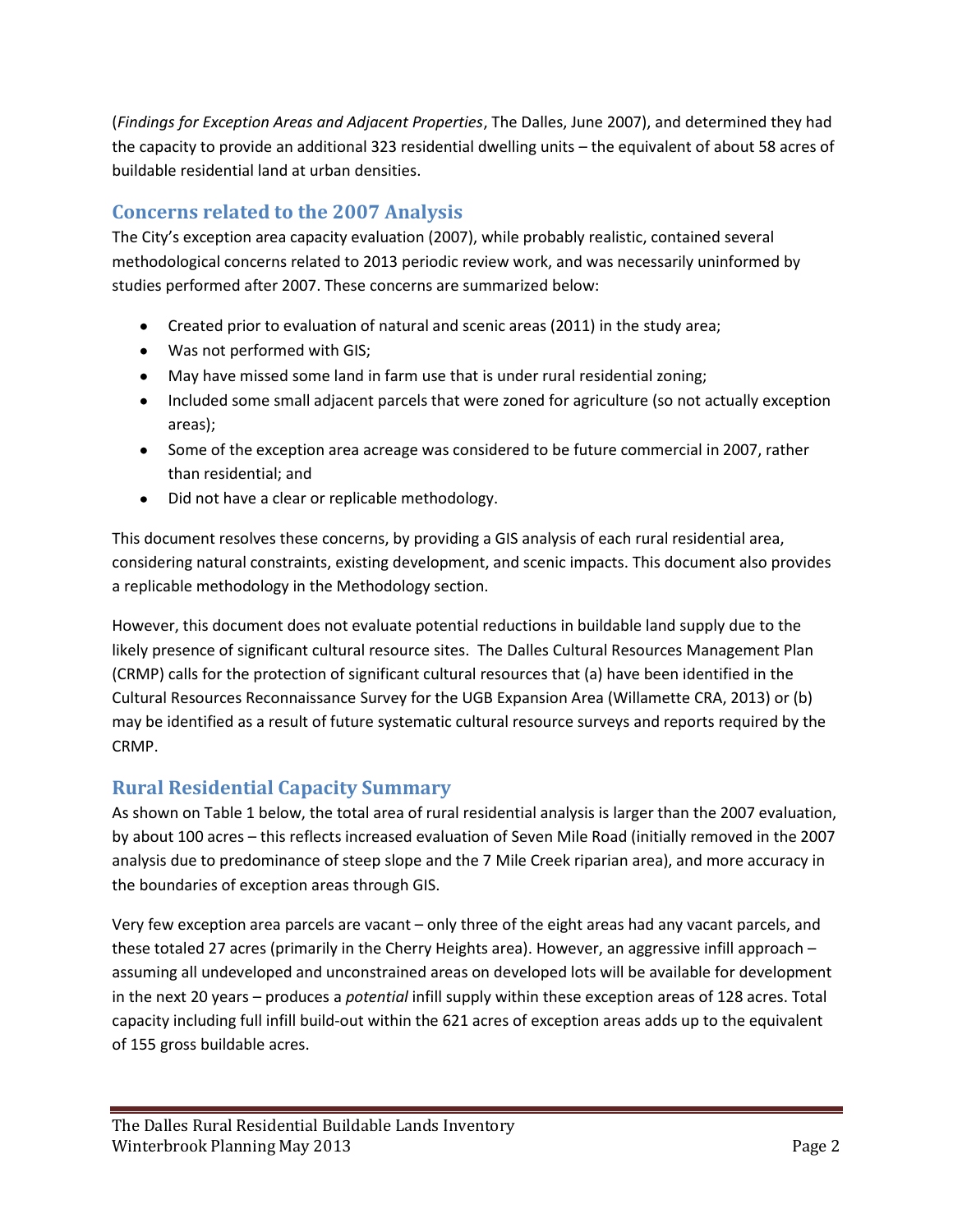| <b>Exception Areas</b> | Gross<br><b>Acres</b> | <b>Parcels</b> | Vacant<br><b>Buildable</b><br><b>Acres</b> | <b>Infill</b><br><b>Potential</b><br><b>Acres</b> | Total<br><b>Buildable</b><br><b>Acres</b> |
|------------------------|-----------------------|----------------|--------------------------------------------|---------------------------------------------------|-------------------------------------------|
| Murray's Addition      | 189.7                 | 250            | 7.2                                        | 35.5                                              | 42.7                                      |
| Seven Mile Road        | 82.9                  | 9              | 0                                          | 24.9                                              | 24.9                                      |
| Foley Lakes (west)     | 36.9                  | 6              | $\Omega$                                   | 21.7                                              | 21.7                                      |
| Foley Lakes (central)  | 27.9                  | 1              | $\Omega$                                   | 1.3                                               | 1.3                                       |
| Foley Lakes (east)     | 89                    | 1              | 0                                          | 32.2                                              | 32.2                                      |
| <b>Cherry Heights</b>  | 133.7                 | 85             | 18.6                                       | 4.7                                               | 23.3                                      |
| Mill Creek / Scenic    | 40.3                  | 30             | 1.2                                        | $\Omega$                                          | 1.2                                       |
| Dufur Triangle         | 20.6                  | 11             | 0                                          | 7.2                                               | 7.2                                       |
| Total                  | 621                   | 393            | 27                                         | 128                                               | 155                                       |

#### **TABLE 1: EXCEPTION AREA SUMMARY**

# <span id="page-2-0"></span>**Methodology**

 $\overline{\phantom{a}}$ 

The methodology used for this analysis used the following steps:

- 1) Define exception areas. Exception areas were defined as areas zoned rural residential by Wasco County and the Gorge Commission (based on Gorge GIS data obtained in 2007) within approximately 1 mile of the existing UGB. In several areas, zoning boundaries do not line up exactly with tax lots or the City's UGB, but approximate the boundaries.<sup>1</sup> The exception area boundaries for this analysis were adjusted to conform with existing tax lot boundaries where there's an obvious distinction (e.g. adjacent strips of "rural residential" zoning within large, irrigated cherry orchard parcels were not considered as rural residential for this analysis).
- 2) Determine parcels and parcel area. Using the Wasco County tax assessor parcel layer. Areas within the exception area boundary, but outside of parcels, are rights-of-way (ROW).
- 3) Determine steep slope constraints. 25% and greater slope was defined through GIS analysis of 10M DEMs produced by the USGS. These slopes were considered to be constrained (i.e., unbuildable).
- 4) Determine natural resource constraints. *The Dalles Natural Resource Inventory* (Winterbrook, 2011) defined areas with high value natural resources such as wetlands, riparian areas, and oak grove habitat. Many of these resources are found within exception areas. Where natural resources extend beyond the boundaries of constrained steep slope areas (already determined in the step above), these areas were considered to be constrained.
- 5) Determine publicly / semi-public parcels. Examples include Chenowith PUD facilities, churches, ODOT land, etc. These parcels were considered unavailable for housing.
- 6) Determine developed areas. Developed areas were mapped through aerial photography areas with existing development (e.g., houses, barns, roads) were considered developed. Parcels

<sup>&</sup>lt;sup>1</sup> Original Gorge mapping was done at a much larger scale, so it's logical that boundary lines don't match exactly at a higher detail of analysis.

The Dalles Rural Residential Buildable Lands Inventory Winterbrook Planning May 2013 **Page 3** Page 3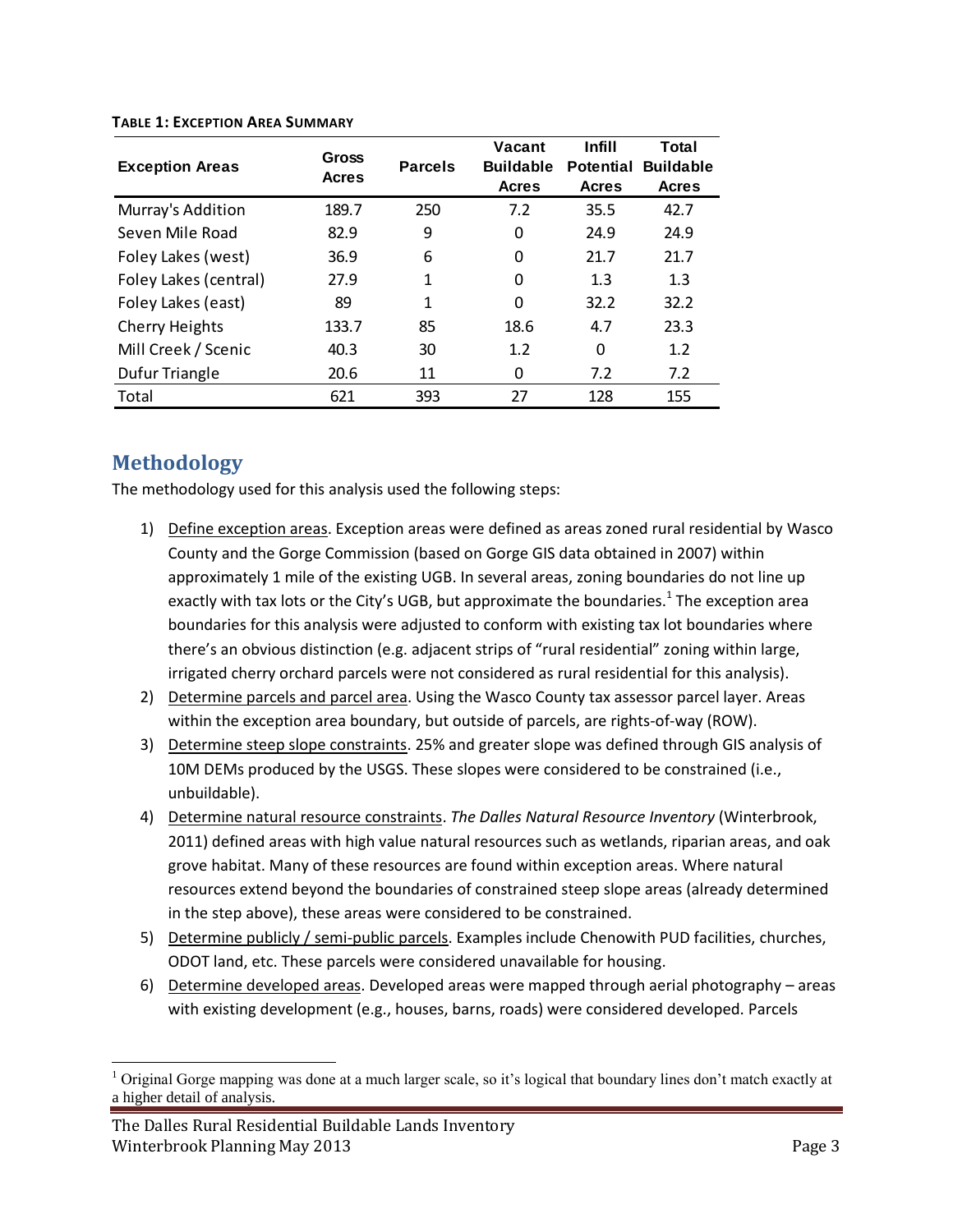under 15,000 square feet<sup>2</sup> with a house were considered fully developed. Developed areas were considered to be constrained.

- 7) Determine vacant parcels. Parcels with no existing development were considered vacant.
- 8) Determine potential infill area. Parcels with existing development and at least 15,000 square feet of unconstrained land were considered potential infill.

For scenic impact analysis, areas identified as "moderate" or "high" visibility in the *Scenic Resources Evaluation for the City of The Dalles* (Ecotrust, 2011) were mapped within the identified exception areas.

# <span id="page-3-0"></span>**Rural Residential Buildable Lands Inventory**

## <span id="page-3-1"></span>**Murray's Addition**

This exception area includes both Murray's Addition and larger (5-10 acre) parcels zoned for farm use to the northwest. This area begins approximately 0.5 miles to the northwest of the existing UGB, and runs along Chenoweth Road. The 250 parcels contain 166 acres, and 58 acres are developed (predominantly rural residential dwellings and outbuildings). The northern portion of this area is constrained by steep slopes, and the area south of Chenoweth Road contains both steep slope and the Chenoweth Creek riparian area. Constrained land totals 53 acres. Total buildable land includes 7.2 acres on vacant parcels, and 35.5 acres of potential infill.

## <span id="page-3-2"></span>**Seven Mile Road**

This exception area begins approximately 0.4 miles from the existing UGB (just before reaching Murray's Addition along Chenoweth Road), and runs northwest along the west side of 7 Mile Hill Road. This area consists of 9 large parcels, totaling 83 acres. The 53 acres of mapped constraints include steep slopes and riparian areas associated with 7 Mile Creek. This area was the only nearby exception area originally left out of the 2007 UGB proposal – due to limited access to buildable areas due to slopes and presumed high resource value of the creek. However, the methodology used by this analysis resulted in identification of pockets of unconstrained potential infill land within this area totaling 25 acres.

# <span id="page-3-3"></span>**Foley Lakes (West)**

This area includes the western portion of the Foley Lakes Mobile Homes Park, 5 small rural residential parcels, and a large undeveloped area north of the Park (within the same parcel as the Park). It begins approximately 0.4 miles from the existing UGB along Chenoweth Creek Road, and runs north along the east side of 7 Mile Creek Road. This area was originally included in the 2007 UGB proposal as a commercial node. The 33 acres within this area contain only about 12 acres of development and slope constraints, providing 22 buildable acres of potential infill land north of the Park.

# <span id="page-3-4"></span>**Foley Lakes (Central)**

This area begins approximately 0.3 miles from the existing UGB along Chenoweth Creek Road. It is defined by natural boundaries of slope, natural resources, and visibility. This area is directly adjacent to

 $\overline{\phantom{a}}$ <sup>2</sup> This number roughly reflects a cutoff of 5.6 dwelling units/acre, given an existing unit (43560/5.6\*2 = 15,557).

The Dalles Rural Residential Buildable Lands Inventory Winterbrook Planning May 2013 **Page 4** Page 4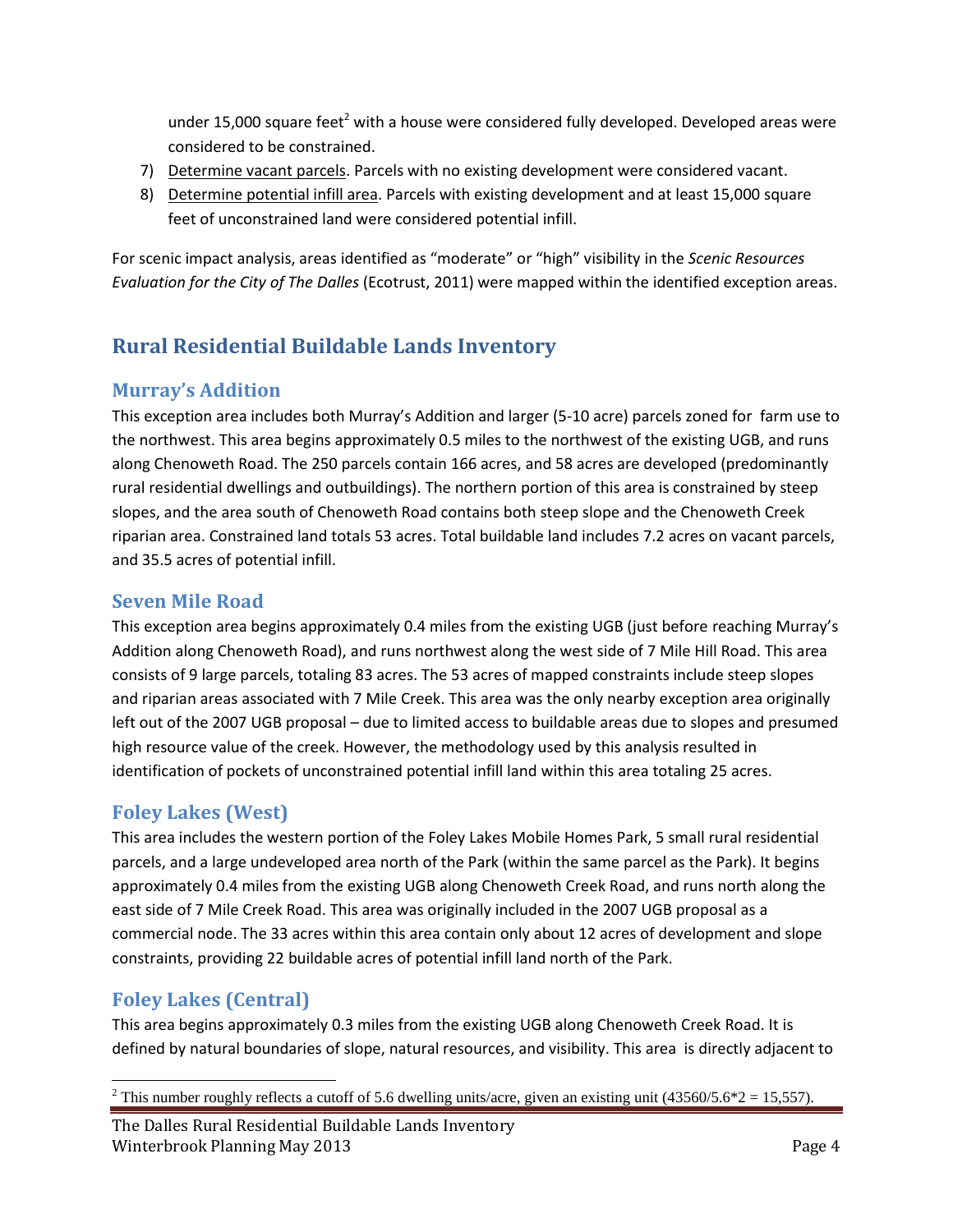the east of Foley Lakes (West). This area includes 27 acres consisting of one parcel – a portion of the Foley Lakes Mobile Homes Park. This area is nearly entirely constrained by steep slopes, natural features, and developed portions of the Park. Portions of the park without apparent development or constraints provide a total of 1.3 buildable acres of potential infill land.

# <span id="page-4-0"></span>**Foley Lakes (East)**

This area is approximately 0.1 miles from the existing UGB along Chenoweth Creek Road, and contains the major portion of the Foley Lakes Mobile Homes Park, as well as Foley Lakes (the water features). This area is directly to the east of Foley Lakes (Central) along Chenoweth Creek Road. Foley Lakes (East) contains 87 acres within its one parcel. The northern portion of this area is considered to be within Hidden Valley. Constraints include developed areas of the Park, steep slopes and water-related natural features. However, the methodology used in this analysis determined there were pockets of undeveloped and unconstrained land within this area totaling 32 buildable acres of potential infill land.

## <span id="page-4-1"></span>**Cherry Heights**

The Cherry Heights exception area runs immediately adjacent to the southwest portion of the existing UGB, roughly along portions of W  $16<sup>th</sup>$  Street and Cherry Heights Road. This area contains 85 parcels that total 116 acres. The majority of its area along the edge of the UGB is constrained by steep slopes and/or natural features. However, it has a pocket of about 19 acres of vacant, buildable land along Cherry Heights Road, and about 5 buildable acres of potential infill land totaling about 23 buildable acres.

#### <span id="page-4-2"></span>**Mill Creek / Scenic**

This area is adjacent to the southwest portion of the existing UGB along Mill Creek and Skyline Roads. It contains 30 parcels with 36 acres. Only 2 parcels contain buildable land – both are vacant parcels along Mill Creek Road, and they total 1.2 acres. The majority of this area (25 acres) is constrained by natural features, mainly associated with Mill Creek.

#### <span id="page-4-3"></span>**Dufur Triangle**

This area is along Dufur Road adjacent to the southeast portion of the UGB. It contains 11 parcels with 18 acres. This area has no mapped constraints. Though every parcel is developed, there are several small farmed areas that provide infill opportunities totaling 7.2 buildable acres.

#### <span id="page-4-4"></span>**Buildable Land Summary**

As shown in Table 2 below, the 8 exception areas in this analysis total 621 acres, with 393 parcels and 565 parcel acres. Of the 565 acres, 15 are public or semi-public, 261 are constrained by steep slopes or natural features, and 134 acres are fully developed. These areas include 27 acres of vacant buildable land, and 128 buildable acres of potential infill land. The total buildable land area, assuming development of 100% of potential infill parcels, is 155 acres.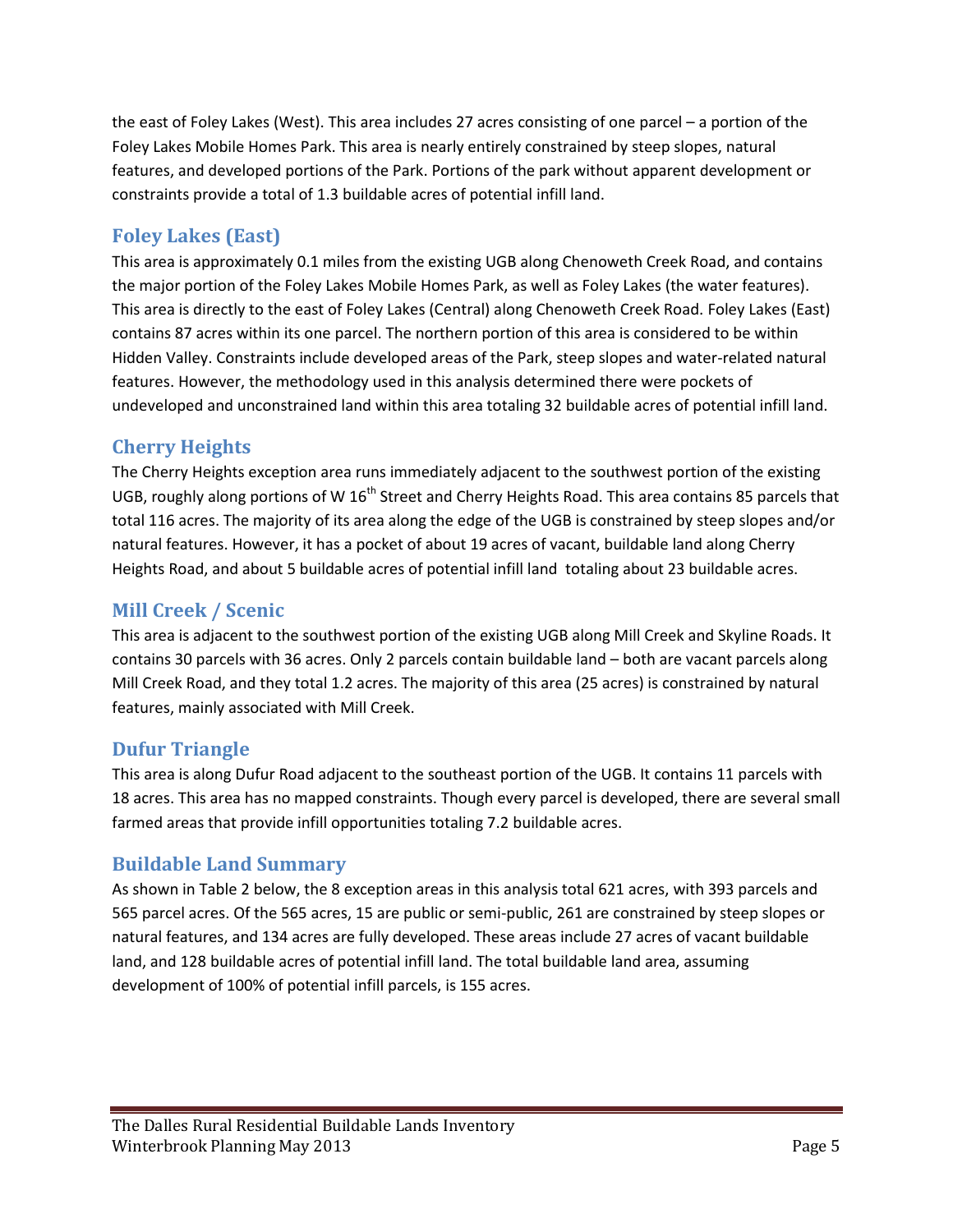| <b>Exception Areas</b> | Gross<br>Acres | <b>ROW Acres</b> | Parcels | Parcel<br>Acres | <b>Public</b><br>Acres | Constrained<br>Acres | Developed<br>Acres | Vacant<br><b>Buildable</b><br>Acres | Infill<br><b>Potential</b><br>Acres | Total<br><b>Buildable</b><br>Acres |
|------------------------|----------------|------------------|---------|-----------------|------------------------|----------------------|--------------------|-------------------------------------|-------------------------------------|------------------------------------|
| Murray's Addition      | 189.7          | 24               | 250     | 165.7           | 11.8                   | 53.4                 | 57.8               | 7.2                                 | 35.5                                | 42.7                               |
| Seven Mile Road        | 82.9           | 0                | 9       | 82.9            | 0                      | 52.8                 | 5.2                | 0                                   | 24.9                                | 24.9                               |
| Foley Lakes (west)     | 36.9           | 3.6              | 6       | 33.3            | 0                      | 6                    | 5.6                | $\Omega$                            | 21.7                                | 21.7                               |
| Foley Lakes (central)  | 27.9           |                  |         | 26.9            | 0                      | 21.1                 | 4.5                | $\Omega$                            | 1.3                                 | 1.3                                |
| Foley Lakes (east)     | 89             | 2.3              |         | 86.7            | $\Omega$               | 30.8                 | 23.7               | $\Omega$                            | 32.2                                | 32.2                               |
| Cherry Heights         | 133.7          | 18.2             | 85      | 115.5           | 1.3                    | 72.3                 | 18.7               | 18.6                                | 4.7                                 | 23.3                               |
| Mill Creek / Scenic    | 40.3           | 4.7              | 30      | 35.6            | 0                      | 24.9                 | 9.5                | 1.2                                 | 0                                   | 1.2                                |
| Dufer Triangle         | 20.6           | 2.4              | 11      | 18.2            | 2.3                    |                      | 8.7                | $\Omega$                            | 7.2                                 | 7.2                                |
| Total                  | 621            | 56.2             | 393     | 564.8           | 15.4                   | 261.3                | 133.7              | 27                                  | 127.5                               | 154.5                              |

#### **TABLE 2: EXCEPTION AREAS BUILDABLE LAND**

# <span id="page-5-0"></span>**Buildable Land and Scenic Impact Summary**

Since The Dalles is within the Columbia River Gorge National Scenic Area (NSA), several additional concerns apply to the concept of UGB expansion – most notably scenic and cultural values. Since these values do not fit within a standard Oregon buildable lands approach (and cultural resources aren't mapped at the time of this analysis), this analysis provides additional information on scenic values for each exception area, and provides some ratios to assist in decision-making when addressing NSA standards.

Table 3 shows high and moderate visibility ("visible") acreages for each exception area. As shown on Table 3, Cherry Heights contains the most total visible area (99 acres), with by far the highest scenic value (49 acres of highly visible land). Dufur Triangle, on the other hand, contains zero moderate-high value scenic areas. The rest of the areas contain between 8 and 39 acres of visible land.

Each area has varying amounts of constrained acres as well – indicating slopes and natural resources – resulting in buildable acres as defined and described earlier in this document. Table 3 provides ratios for:

- 1) Buildable to visible land: This indicates how much buildable land is in each exception area relative to how much moderately and highly visible land. Higher numbers show relatively higher amounts of buildable land – for example, a value of "2.0" would indicate twice as much buildable land as visible land. This figure is capped at 5, for land with no visible area.
- 2) Buildable to constrained land: This ratio resulted from a methodology similar to the visible ratio, but with constrained land.
- 3) Average ratios: This averages the two ratios. Higher ratios again indicate a greater amount of buildable land relative to visible and constrained land. Values of 1.0 or above indicate a relatively high amount of buildable land. Values under 1.0 indicate relatively high visibility, constraints, or both.

As shown on Table 3, the areas with the worst ratios for visible land are Foley Lakes (Central) (0.1), Mill Creek / Scenic (0.1), and Cherry Heights (0.2). Three areas have close to the same amount of buildable land as visible land: Foley Lakes (West) (0.8), Seven Mile Road (0.9), and Murray's Addition (1.1). Two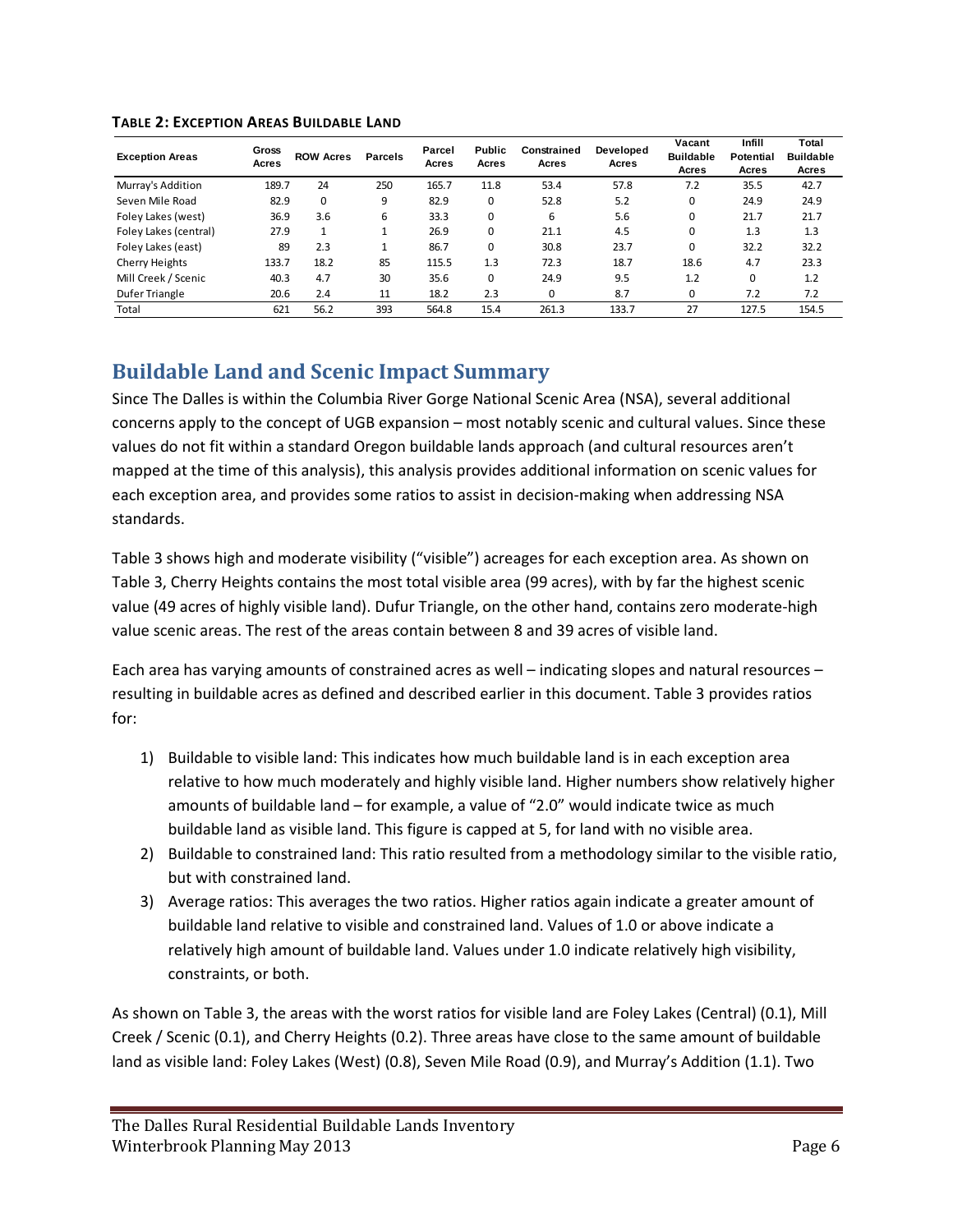areas have a high yield of buildable land relative to visible land: Foley Lakes (East) (3.2) and Dufur Triangle (5.0).

As shown on Table 3, the constrained ratio is slightly different. The worst ratios appear in Mill Creek / Scenic (0.0), Foley Lakes (Central) (0.1), Cherry Heights (0.3), and Seven Mile Road (0.5). Murray's Addition (0.8) and Foley Lakes (East) (1.0) provide about the same amount of buildable land as constrained land, and Foley Lakes (West) (3.6) and Dufur Triangle (5.0) contain relatively high amounts of buildable land.

In average ratios, Dufur Triangle (with no constrained or visible land) clearly provides the greatest amount of buildable land relative to impact on scenic and natural values. Foley Lakes (West) (2.2) and Foley Lakes (East) (2.1) are second-tier – West providing high amounts of buildable land relative to constraints, and East providing high amounts of buildable land relative to visibility. Seven Mile Road (0.7) and Murray's Addition (1.0) provide about as much impact on scenic and natural values as they do buildable land. Foley Lakes (Central) (0.1), Mill Creek / Scenic (0.1), and Cherry Heights (0.3) provide very low buildable land relative to visible and constrained lands.

| <b>Exception Areas</b> | <b>Distance</b><br>to UGB<br>(Miles) | <b>Gross Acres</b> | High<br><b>Visibility</b><br>Acres | Mod<br>Visibility<br>Acres | <b>Total Vis</b><br>Acres | Constrained<br>Acres | <b>Buildable</b><br>Acres | <b>Buildable to</b><br><b>Visible</b><br>Ratio | <b>Buildable</b><br>to Constr<br>Ratio | Average<br>Ratios |
|------------------------|--------------------------------------|--------------------|------------------------------------|----------------------------|---------------------------|----------------------|---------------------------|------------------------------------------------|----------------------------------------|-------------------|
| Murray's Addition      | 0.5                                  | 189.7              | 0.5                                | 38.1                       | 38.6                      | 53.4                 | 42.7                      | 1.1                                            | 0.8                                    | 1.0               |
| Seven Mile Road        | 0.4                                  | 82.9               | 3.1                                | 23.7                       | 26.8                      | 52.8                 | 24.9                      | 0.9                                            | 0.5                                    | 0.7               |
| Foley Lakes (west)     | 0.4                                  | 36.9               | 4.5                                | 22.9                       | 27.4                      | 6                    | 21.7                      | 0.8                                            | 3.6                                    | 2.2               |
| Foley Lakes (central)  | 0.3                                  | 27.9               | 0.1                                | 8.6                        | 8.7                       | 21.1                 | 1.3                       | 0.1                                            | 0.1                                    | 0.1               |
| Foley Lakes (east)     | 0.1                                  | 89                 | 0.4                                | 9.8                        | 10.2                      | 30.8                 | 32.2                      | 3.2                                            | 1.0                                    | 2.1               |
| Cherry Heights         | $\mathbf 0$                          | 133.7              | 48.8                               | 50.1                       | 98.9                      | 72.3                 | 23.3                      | 0.2                                            | 0.3                                    | 0.3               |
| Mill Creek / Scenic    | 0                                    | 40.3               | $\Omega$                           | 8.3                        | 8.3                       | 24.9                 | 1.2                       | 0.1                                            | 0.0                                    | 0.1               |
| Dufer Triangle         | $\Omega$                             | 20.6               | $\Omega$                           | $\Omega$                   | 0                         | 0                    | 7.2                       | 5.0                                            | 5.0                                    | 5.0               |
| Total                  | <b>NA</b>                            | 621                | 57.4                               | 161.5                      | 218.9                     | 261.3                | 154.5                     | <b>NA</b>                                      | <b>NA</b>                              | <b>NA</b>         |
|                        |                                      |                    |                                    |                            |                           |                      |                           |                                                |                                        |                   |

**TABLE 3: EXCEPTION AREAS VISIBILITY AND BUILDABLE LAND COMPARISONS**

# <span id="page-6-0"></span>CONCLUSION AND EVALUATION CHOICES

This analysis provides data and analysis, but leaves several methodological options for applying this information to potential UGB expansion in The Dalles. Most notably:

1) Potential infill. The vast majority (83%) of buildable land identified in this analysis is on land that already contains development. These areas include large back yards, areas that are more difficult to provide access and services due to existing development and terrain, and areas under active farm use. In many rural residential areas, the residents enjoy their low density status, and have no desire to be annexed into a city. Assuming that all of these potential infill areas, if brought into the UGB, will be annexed and fully developed at urban densities by 2026 is *highly* optimistic – these areas are unlikely to be fully annexed in 13 years, much less developed at urban densities. A more realistic, but still very aggressive, assumption would be that half of potential infill land would be available for urban-level development during the planning timeframe. Table 4 below provides values for a 50% infill scenario.